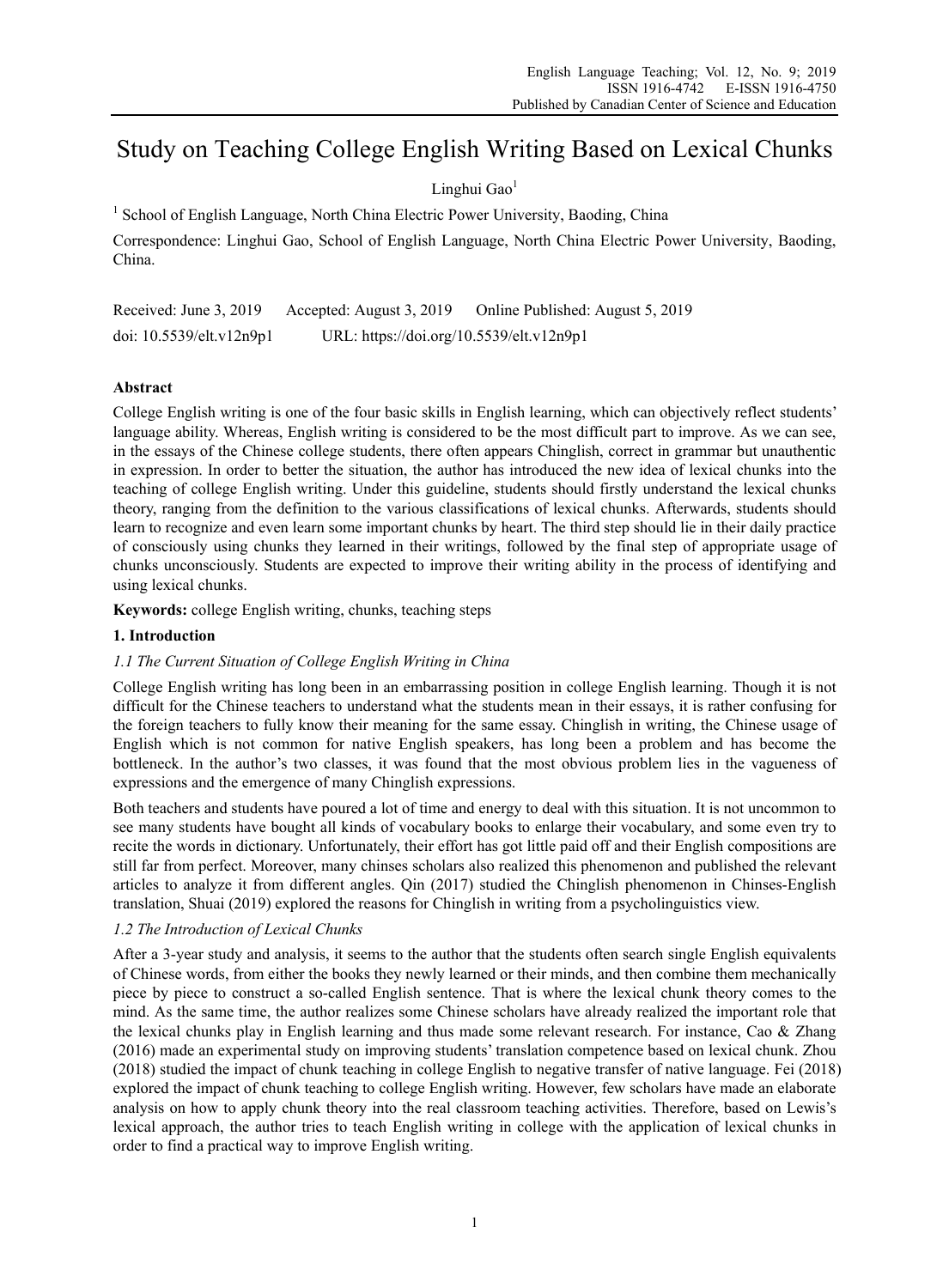### **2. Definition and Classification of Lexical Chunks**

#### *2.1 Definition of Lexical Chunks*

The word "chunk" is often used as an umbrella term to refer to the multi-word combinations or units that are helpful in language acquisition, processing and use. The study of chunks can be traced back to 150 years ago when scholars began to realize the importance of multi-word combinations in child's language acquisition. However, no coherent term and definition have yet emerged. Different scholars use different and overlapping terms. Krashen (1978) uses semi-fixed patterns, Pawley and Syder (1983) prefers lexicalized sentence stems, Lewis (1993) applies lexical chunks, Wray(1999) puts it formulaic sequences, Moon (2002) uses multi-word items. Zhang (2018) steps a little further and uses multimodal lexical chunks. Although labeled differently, they mostly refer to the same phenomenon in language, that is, a sequence, continuous or discontinuous of words or other kinds of meaning elements which are stored and retrieved as a whole from memory. In this essay, the author opts for the term "lexical chunks".

#### *2.2 Classification of Lexical Chunks*

As noted earlier, there are many terms for chunks. So accordingly, different categories of chunks have been identified. And the most accepted and comprehensive ones are from Nattinger and DeCarrico, and Lewis.

Nattinger and DeCarrico (1992) put forward four large categories of lexical phrases based on four criteria: length and grammatical status; canonical or non-canonical shape; variability or fixedness; whether it is a continuous, unbroken string of words or discontinuous, allowing lexical insertions.

1) Poly-words are phrases that act as single words with no variability or lexical insertions, Examples include *on the contrary, in a nutshell.*

2) Institutionalized expressions refer to sentence-length, invariable, and mostly continuous expressions like, *how do you do, nice to meet you, long time no see.*

3) Phrasal constraints allow variations of lexical and phrase categories, and are mostly continuous. Phrases *like a day ago, long time ago, see you later, see you next time* all fall into this category.

4) Sentence builders are those lexical phrases that allow the construction of full sentences with lots of variation and insertions, such as, *I think that…, my point is that …*

Michael Lewis also proposes four kinds of lexical chunks in his two works, *the Lexical Approach* (1993), *Implementing the Lexical Approach* (1997).

1) Words and Ploy-words: a single content word or the fixed phrases with a certain idiomatic quality, for example, *school, ghost, by the way, rain cats and dogs.*

2) Collocations: a combination of words in natural speech with a certain frequency, usually associate with verb-noun and adjective-noun phrases, such as, *capital punishment, commit suicide.* 

3) Institutionalized Utterances: a combination of words, fixed or semi-fixed in form with more pragmatic function than referential meaning, such as, *it has something to do with, it was not long before.*

4) Sentence Frames and Heads: the structure mainly appears in written language to organize an essay, such as, *it is generally acknowledged that…on the one hand, on the other hand.* 

As we can see, the above two categories have many overlapping parts though they may use different terms to mean it. Another thing the author should point out is about the first category by Lewis. According to the author, a single content words should be excluded from the chunk field for the reason that lexical chunks should mean the multi-word unit. Therefore, in this essay, the author classifies chunks into three categories with different emphasis and explanations by reference to the above classifications: collocations, institutionalized utterances, and sentence frame and heads.

## **3. Lexical Chunks Teaching**

#### *3.1 Lewis' Teaching Approach*

In Lewis' two books, *Lexical Approach*, and *Implementing the Lexical Approach: Putting Theory into Practice,* he enthusiastically talks about how to apply lexical chunks to language teaching shown as follows.

1) Teachers should not analyze the target language at the very beginning, but will be more inclined to draw students' attention to these chunks.

2) In the process of language teaching, the importance of noticing and listening as well as the practice of repeating tasks are essentially emphasized.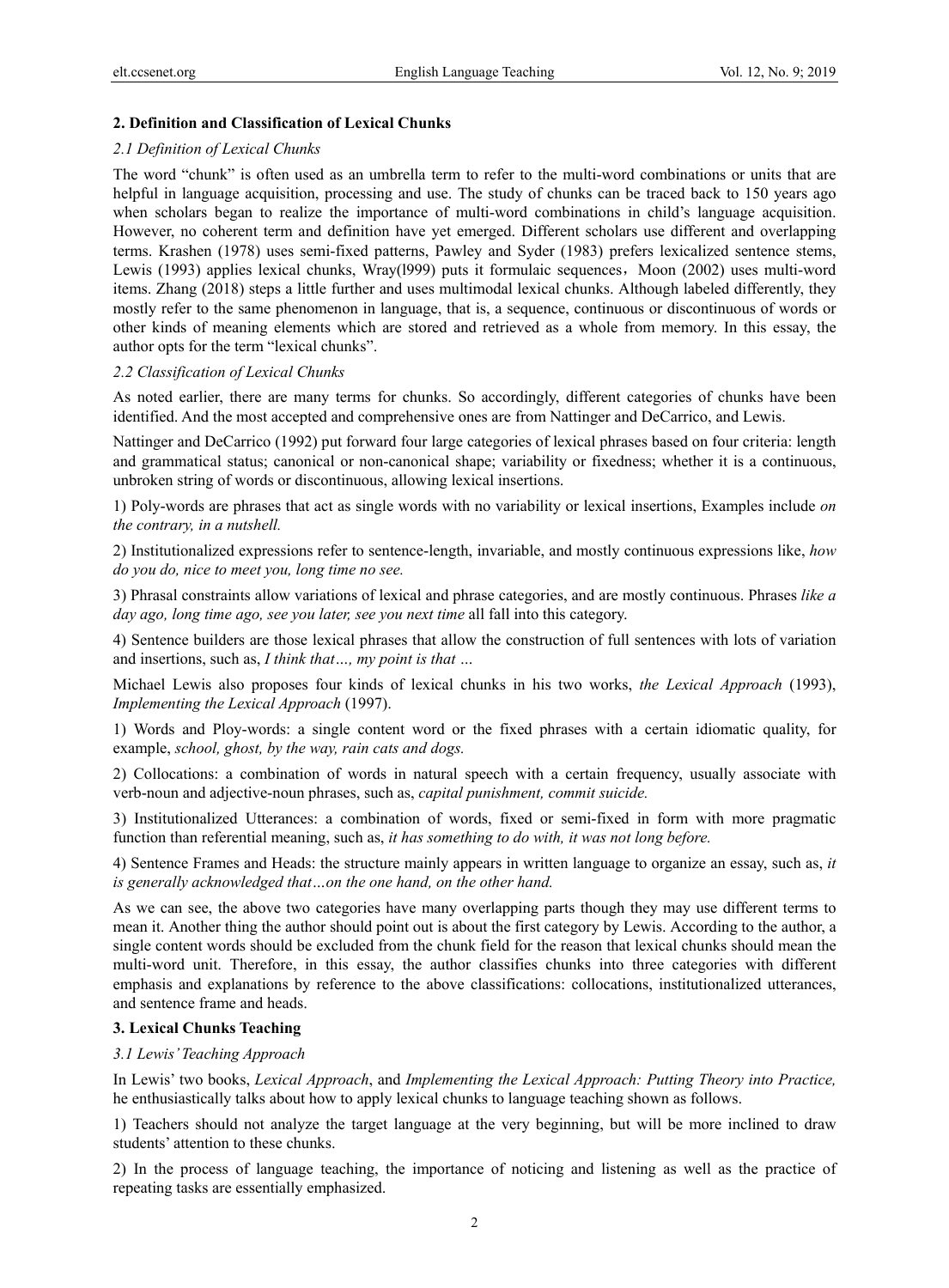3) Translation and the speaking of the first language by teachers and students should not be totally avoided.

4) The traditional Present-Practice-Produce paradigm should be replaced by Observe-Hypothesis-Experiment cycle.

5) The main purpose of teaching activities introduced by teachers is receptive, awareness-raising of lexical chunks, rather than formal teaching in a high-anxiety learning atmosphere.

6) Besides the necessary learning aid such as a vocabulary notebook, more thoughtful, alphabetically indexed guidebooks with complete expressions, usage notes and other helpful information are also recommended.

Furthermore, Lewis put forward ten principles of classroom organization and several of them are listed as follows.

1) Topic. As for this part, the teachers must keep constantly aware of the different types of lexical items (chunks), which may be organized within a topic framework if necessary.

2) Situation. It stressed that sometimes physical situation can be the most useful way of organizing a bit of chunks.

3) Collocation. It functions as a central feature of a lexical view of language and identifying collocations is a primary pedagogical activity.

4) Notion. It means a synoptic description of an event with the psychological unity, for example, particular words or phrases may be used when comparing, analyzing or even reassuring.

5) Phonological chunking. It is strongly recommended that teachers should make full use of the intonation of formulaic speech for from psychological view, it is easier to remember a tune than a random sequence of notes.

6) Grammar. Grammar is given little attention, but not totally discarded.

Based on the above teaching guidelines, it is safe to make a conclusion that while highlighting the status of lexical chunks, equal attention should also be paid to the role of grammar and the natural psychological statue as well as the basic language skills of learners. That is to say, the chunk learning is not isolated and learners should have a relatively good command of English both in grammar and the four skills.

## *3.2 Teaching Steps*

According to Lewis' Lexical Approach, the identification of lexical chunks should be placed in the first place. The second step goes to the organization or practice of chunks, followed by the final step of appropriate usage of chunks.

Recognition of chunks, especially for the beginners, is not an easy job. Therefore, some guidance is strongly recommended. Guided discovery by the teacher together with contextual guesswork by the students should be interchangeably adopted, which involves asking questions or offering examples that lead students to identify or guess the formation and meaning of chunks. Teachers can also use some techniques to facilitate their teaching process. In this way, students get involved in a process of semantic processing

After the successful identification of chunks, organization and practice will come in handy. In the early stages, teachers can organize some separate activities based on the three kinds respectively: collocations, institutionalized utterances and sentence frame and heads. In this process, teachers play the main role and should be prepared to give some prompt guide if necessary. After a certain period of time, students can make some practice by combining the four kinds together until they can write an essay skillfully.

Still, the relevant teaching activities should be undertaken in a light atmosphere rather than a high-anxiety learning atmosphere.

# **4. Teaching English Writing by Lexical Chunks**

As stated before, a problem which puzzles the English writing in Chinse university is that the essays by the Chinese college students often appear peculiar and even inexact though grammatically correct. Therefore, a prevailing phenomenon is that foreign teachers will get lost when reading a composition by a Chinese. As a college English teacher, the author has always tried to adopt different methods to solve this problem but failed many times until the lexical chunk theory comes into view. So, after getting a relatively comprehensive understanding of lexical chunks, the author has tried to apply lexical chunks to teaching in order to find a new way to improve this situation. Take a classical essay writing *Job Choice* for example. The directions go like this, *upon graduation, the fresh college graduates often are faced with two options to work in a state-owned company or to load a job in a joint venture*.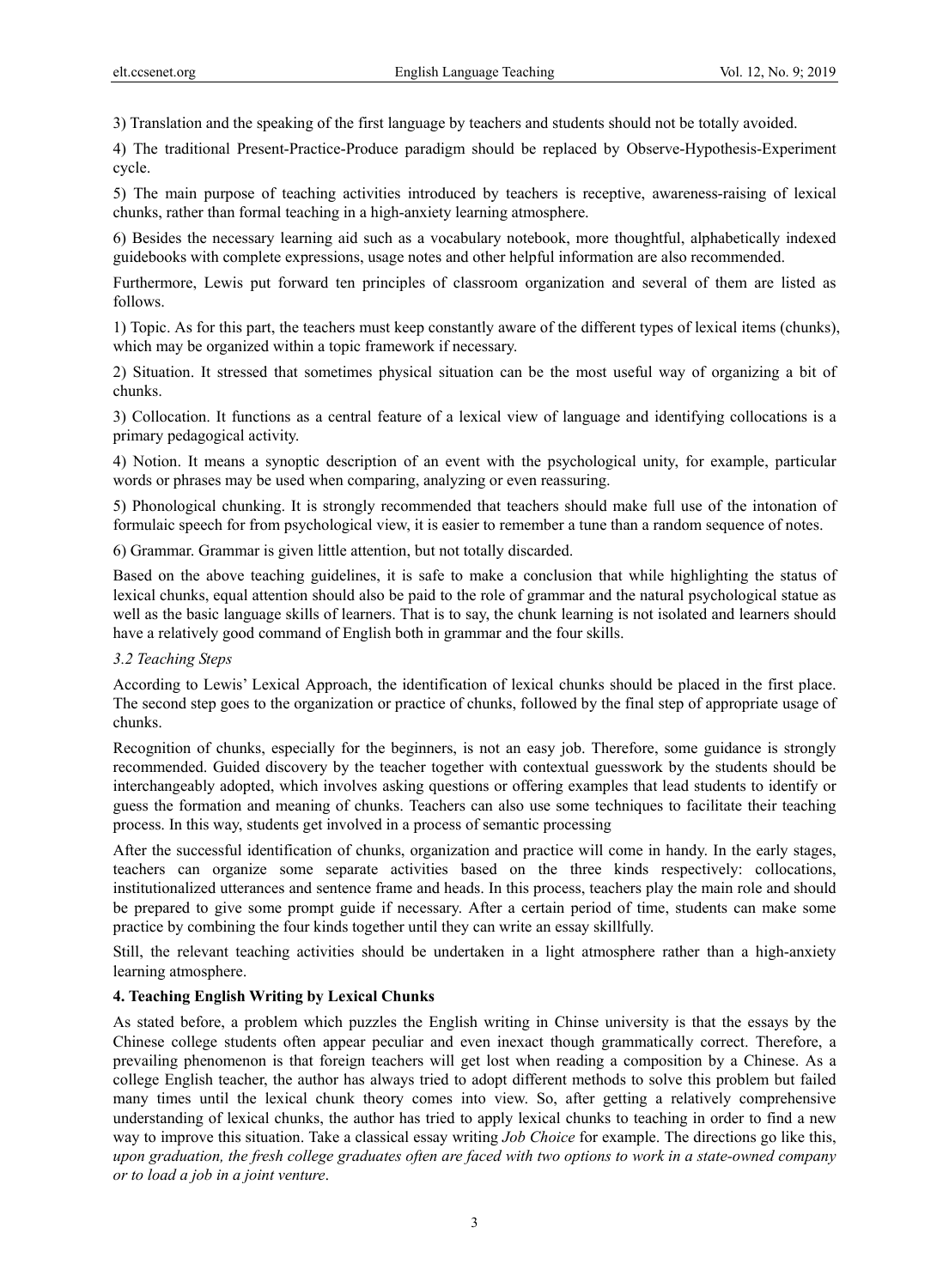## *4.1 The Arrangement of Outline in the Form of Lexical Chunks*

As the teacher, the author first explains macro-organizers (Qiu, 2009) in such a written discourse. As we all know, whether the essay is a formal one or an informal one, the basic outline should firstly be laid out. A clear layout will facilitate the understanding and thus get positive feedback from the readers or the viewers. Therefore, how to arrange the three paragraphs, namely, the opening, the body and the closing part, should be the first concern. The lexical chunks will hereby come in handy.

The chunks belonging to sentence frame and heads will help provide the framework for the essay. In paragraph one, the opening part of the essay, it usually starts like this: *when it comes to the choice of …, everyone has its own interpretation.* In paragraph two, the body part of the essay, various reasons should be stated to explain the choice the writer made. The collocation chunks here can also play its role as the topic sentence, for instance, *A combination of factors will account for my choice, but generally speaking, they come down to the following three.* Now we see a couple of collocations appear in one sentence: *a combination of, account for, generally speaking, come down to. A*t the end of the essay, the closing part, the sentence frame like *based on the above reasons, o*r some collocations like *in conclusion, to sum up, to make a nutshell, etc* will be quite suitable to be used to start the last paragraph.

Of course, for different topics, different chunks should be used. Only one or two chunks are far from enough. One the one hand, the teacher can make appropriate guide to help students accumulate as many chunks as possible in their daily study. One the other hand, the students should take the initiative to read more good essays and form a habit of writing down and memorizing the practical ones as much as possible and review them frequently. It is not an easy job especially at the early stage but it will definitely be a facilitator for the later studies.

## *4.2 The Creation of Ideas in the Form of Lexical Chunks*

It is universally recognized that different angles should be stated to help illustrate the points and to make the argument more convincing. Quite a number of the students often use a lot of words to say only one point and their final scored will thus be affected because their narrow angles. As a teacher, the author will train students how to brainstorm the ideas step by step by using only several words or chunks to generalize one point and try to brainstorm as many points as possible.

As for this topic, suppose the choice is to work in a joint venture company, we can adpot chunks like *competitive working atmosphere, well-paid job, a diverse business culture.* These collocations will briefly state the different reasons for a specific choice.

## *4.3 The Refinement of Details in the Form of Lexical Chunks*

Once the outline and the angles are fixed, another head-scratching part comes –how to polish the words. This part appears to be the most difficult part because of its diversity in different topics. It seems that the best strategy should be the frequent accumulation of daily expressions from various avenues such as from the materials from the social media such as the web, newspaper or magazine, everyday reading, communication with foreigners, and so on.

As for this topic, in the classroom teaching, the author firstly shows some relevant phrases in Chinese for the students to translate. During this process, students should think hard and also often commit various kinds of mistakes until finally know how to express the phrases authentically. Some chunks in the case may be adopted: *bring the potential into full play, high salary, health problem, tend to, pay less attention to, posing an enormous threat to*, *to cover the daily expenses, pay the mortgage, broaden the horizon, enrich the life, expand the knowledge,* and so on.

What is worth noticing is that, after class, students should review the chunks they have learned in class and try to learn some by heart. Only through consciously memorizing the often-used chunks, can learners finally recite them and perfectly use them unconsciously later.

## **5. Summary**

The introduction and adoption of the lexical chunks is supposed to be a new angle in teaching college English writing, and we sincerely hope that it will offer a solution to the bottleneck problem existing in current English writing and provides an effective complement to the existing grammar vocabulary dichotomy.

## **Acknowledgments**

This study is financially supported by the Fundamental Research Funds for the Central Universities (Grant NO. 2016MS136).